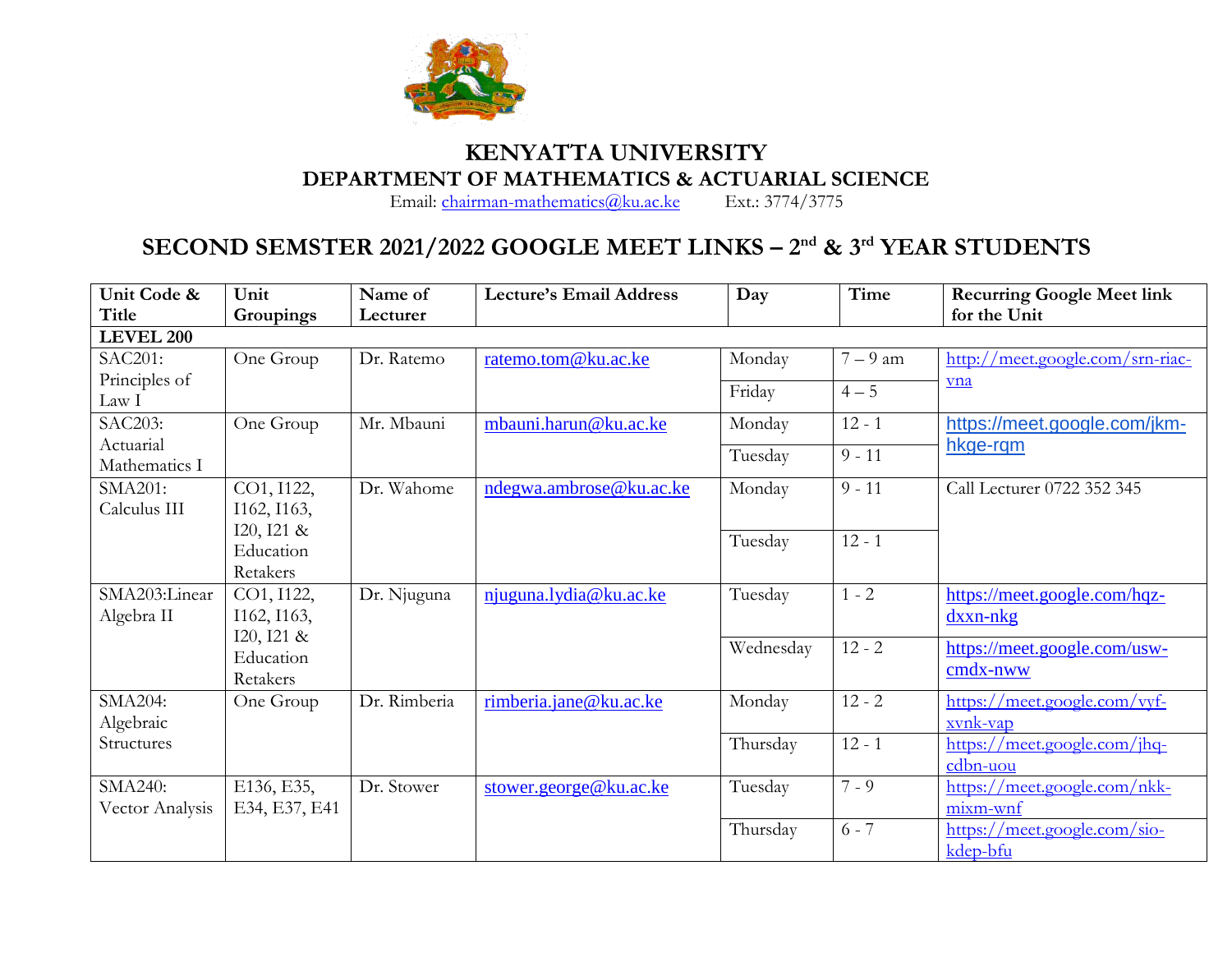| SST201:                                        | One Group      | Dr. Kibua  | kibua.titus@ku.ac.ke        | Thursday  | $\overline{9} - 11$ | https://meet.google.com/ubr-                                  |  |  |
|------------------------------------------------|----------------|------------|-----------------------------|-----------|---------------------|---------------------------------------------------------------|--|--|
| Operations                                     |                |            |                             | Friday    | $1 - 2$             | ymhg-rer                                                      |  |  |
| Research I                                     |                |            |                             |           |                     |                                                               |  |  |
| SST203:                                        | One Group      | Ms. Gateri | gateri.judy@ku.ac.ke        | Thursday  | $1 - 2$             | https://meet.google.com/zwj-                                  |  |  |
| Database                                       |                |            |                             |           |                     | tgav-vpt?authuser=4                                           |  |  |
| Systems                                        |                |            |                             | Friday    | $9 - 11$            | https://meet.google.com/iqv-                                  |  |  |
|                                                |                |            |                             |           |                     | $\frac{\text{cvpf-uzi?} \text{authuser}=4}{\text{cvpf-uzi?}}$ |  |  |
| SST205:                                        | G1: K24 &      | Mr. Ruto   | kipkoech.augustine@ku.acke  | Wednesday | $7 - 8$             | https://meet.google.com/cuw-                                  |  |  |
| Probability and                                | Education      |            |                             |           |                     | gthe-frx                                                      |  |  |
| Statistics II                                  | Retakers       |            |                             | Thursday  | $\overline{3} - 5$  | https://meet.google.com/evw-                                  |  |  |
|                                                |                |            |                             |           |                     | jfun-rqx                                                      |  |  |
|                                                | G2: CO1,       | Dr. Muchai | muchai.eunice@ku.ac.ke      | Wednesday | $9 - 11$            | https://meet.google.com/siy-surf-                             |  |  |
|                                                | I122, I162,    |            |                             |           |                     | $\frac{dup}{dt}$                                              |  |  |
|                                                | I163, I20, I21 |            |                             | Friday    | $2 - 3$             |                                                               |  |  |
| SST214:                                        | G1: E136,      | Dr. Muchai | muchai.eunice@ku.ac.ke      | Monday    | $7 - 9$             | https://meet.google.com/pkt-tafn-                             |  |  |
| Probability and                                | E35            |            |                             | Wednesday | $2 - 3$             | qkn                                                           |  |  |
| Statistics I                                   | G2: E34, E37,  | Mr. Ruto   | kipkoech.augustine@ku.ac.ke | Monday    | $7 - 9$             | https://meet.google.com/hes-                                  |  |  |
|                                                | E41            |            |                             |           |                     | $acjz-rmx$                                                    |  |  |
|                                                |                |            |                             | Wednesday | $2 - 3$             | https://meet.google.com/acz-                                  |  |  |
|                                                |                |            |                             |           |                     | vibn-uri                                                      |  |  |
| <b>SCO107: Operating Systems</b>               |                |            |                             |           |                     |                                                               |  |  |
| face-to-face (Department of CIT)               |                |            |                             |           |                     |                                                               |  |  |
| SCO203: Software Testing and Quality Assurance |                |            |                             |           |                     |                                                               |  |  |
| face-to-face (Department of CIT)               |                |            |                             |           |                     |                                                               |  |  |
| SCO206: Database Systems                       |                |            |                             |           |                     |                                                               |  |  |
| face-to-face(Department of CIT)                |                |            |                             |           |                     |                                                               |  |  |
| <b>LEVEL 300</b>                               |                |            |                             |           |                     |                                                               |  |  |
| <b>SAC304:</b>                                 | One Group      | Mr. Mbauni | mbauni.harun@ku.ac.ke       | Thursday  | $11 - 1$            | https://meet.google.com/uyz-                                  |  |  |
| Pension                                        |                |            |                             |           | $3 - 4$             | pofu-uwq                                                      |  |  |
| Mathematics                                    |                |            |                             | Friday    |                     |                                                               |  |  |
| SAC305:                                        | One Group      | Mr. Mbauni | mbauni.harun@ku.ac.ke       | Monday    | $11 - 1$            | https://meet.google.com/pzt-                                  |  |  |
| Investment and                                 |                |            |                             |           |                     | gdew-zei                                                      |  |  |
| Asset                                          |                |            |                             |           | $9 - 10$            |                                                               |  |  |
| Management I                                   |                |            |                             | Wednesday |                     |                                                               |  |  |
| SAC306: Life                                   | One Group      | Dr. Irungu | irungu.irene@ku.ac.ke       | Wednesday | $7 - 8$             | https://meet.google.com/igj-                                  |  |  |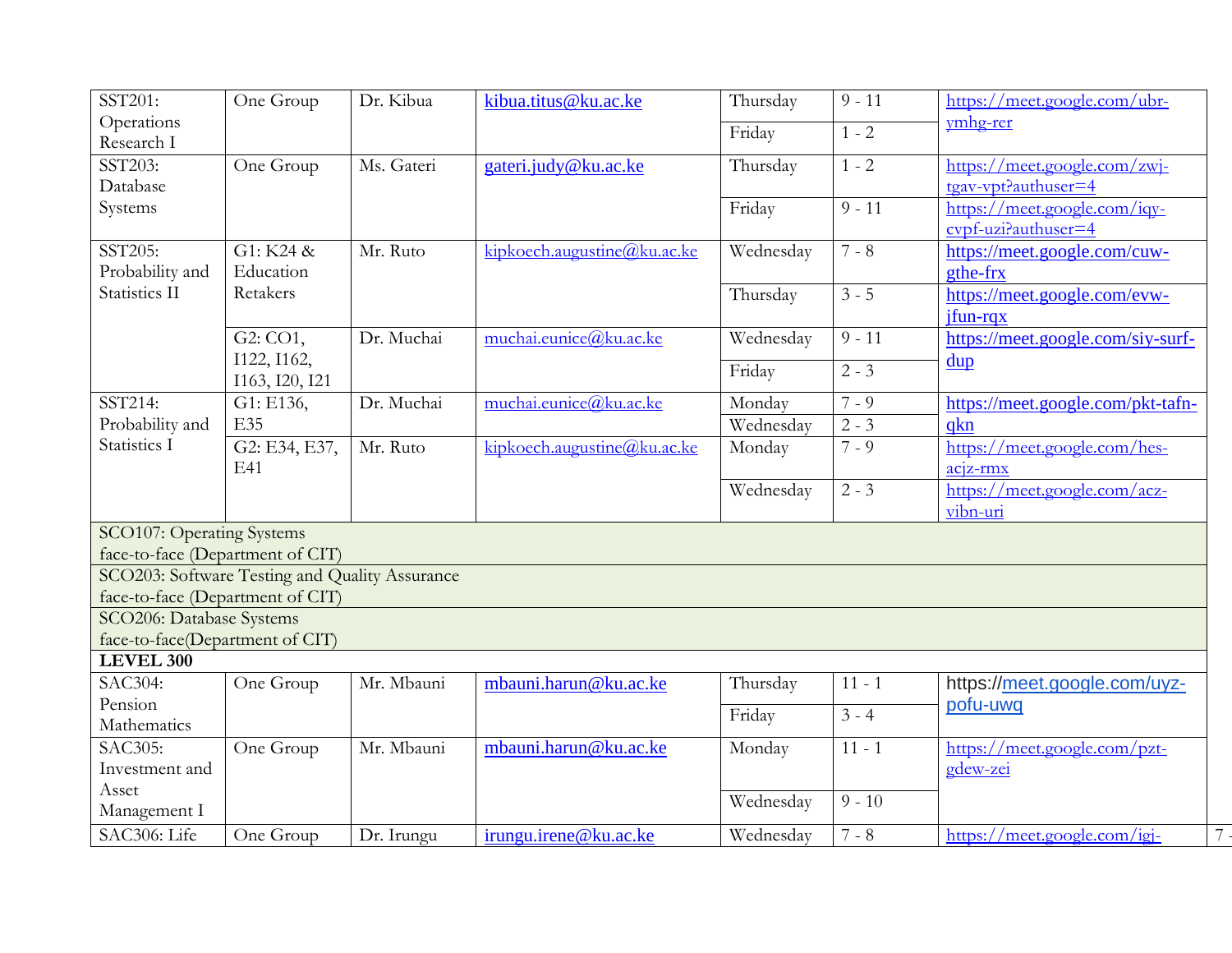| Assurance                |                             |              |                          | Thursday  | $7 - 9$             | nvww-fah                              |
|--------------------------|-----------------------------|--------------|--------------------------|-----------|---------------------|---------------------------------------|
| SAC309: Life             | One Group                   | Dr. Irungu   | irungu.irene@ku.ac.ke    | Wednesday | $1 - 2$             | https://meet.google.com/gkk-          |
| contingencies            |                             |              |                          | Thursday  | $4 - 6$             | $gf_{VV-ZQC}$                         |
| SMA301: Real             | One Group                   | Dr. Kavila   | kavila.mutie@ku.ac.ke    | Monday    | $11 - 1$            | https://meet.google.com/mqc-          |
| Analysis II              |                             |              |                          |           |                     | zigx-kwc                              |
|                          |                             |              |                          | Tuesday   | $6 - 7$             | https://meet.google.com/smm-          |
|                          |                             |              |                          |           |                     | abpi-thk                              |
| SMA303: Ring             | One group                   | Prof. Kamuti | kamuti.ireri@ku.ac.ke    | Thursday  | $9 - 11$            | https://meet.google.com/dhv-          |
| Theory                   |                             |              |                          | Friday    | $5 - 6$             | wmdi-dpp                              |
| SMA305:                  | C01, I163, I20              | Prof. Kamuti | kamuti.ireri@ku.ac.ke    | Monday    | $9 - 11$            | https://meet.google.com/mpn           |
| Complex                  |                             |              |                          | Tuesday   | $1 - 2$             | -soap-cbv                             |
| Analysis I               | E136, E34,                  | Dr. Olum     | onyango.ouma@ku.ac.ke    | Monday    | $9 - 11$            | https://meet.google.com/ftr-          |
|                          | E35                         |              |                          | Tuesday   | $1 - 2$             | gnoj-qez                              |
|                          | $E37, E41$ &                | Dr. Rimberia | rimberia.jane@ku.ac.ke   | Monday    | $9 - 11$            | https://meet.google.com/jay-          |
|                          | <b>OTHERS</b>               |              |                          |           |                     | vrcy-muk                              |
|                          |                             |              |                          | Tuesday   | $1 - 2$             | https://meet.google.com/kcb-          |
|                          |                             |              |                          |           |                     | ddkw-tok                              |
| SMA332:                  | One Group                   | Dr.          | chepkwony.isaac@ku.ac.ke | Wednesday | $7 - 9$             | https://meet.google.com/njp-          |
| Methods of               |                             | Chepkwony    |                          |           |                     | $uvbq-tev$                            |
| Applied                  |                             |              |                          | Thursday  | $1 - 2$             |                                       |
| Mathematics I            |                             |              |                          |           |                     |                                       |
| SMA334: Fluid            | One Group                   | Dr. Stower   | stower.george@ku.ac.ke   | Wednesday | $12 - 2$            | https://meet.google.com/ktb-          |
| Mechanics II             |                             |              |                          |           |                     | hmza-cjw                              |
|                          |                             |              |                          | Friday    | $1 - 2$             | https://meet.google.com/sed-          |
|                          |                             |              |                          |           |                     | nfop-rdd                              |
| SMA336:                  | E37, E41 &<br><b>OTHERS</b> | Dr. Njau     | njau.lawrence@ku.ac.ke   | Tuesday   | $11 - 1$            | https://meet.google.com/cnx-          |
| Ordinary<br>Differential |                             |              |                          | Wednesday | $4 - 5$<br>$11 - 1$ | $\frac{crrv-tn}}{h}$ s=122&authuser=0 |
| <b>Equations II</b>      | E136, E34,                  | Dr. Awour    | awuor.kennedy@ku.ac.ke   | Tuesday   |                     | https://meet.google.com/afu-          |
|                          | <b>E35</b>                  |              |                          |           |                     | aysk-sfi                              |
|                          |                             |              |                          | Wednesday | $4 - 5$             | https://meet.google.com/ufs-          |
|                          |                             |              |                          |           |                     | owew-fzt                              |
|                          | C01, I163, I20              | Dr. Awour    | awuor.kennedy@ku.ac.ke   | Tuesday   | $11 - 1$            | https://meet.google.com/afu-          |
|                          |                             |              |                          |           |                     | aysk-sfi                              |
|                          |                             |              |                          | Wednesday | $4 - 5$             | https://meet.google.com/ufs-          |
|                          |                             |              |                          |           |                     | owew-fzt                              |